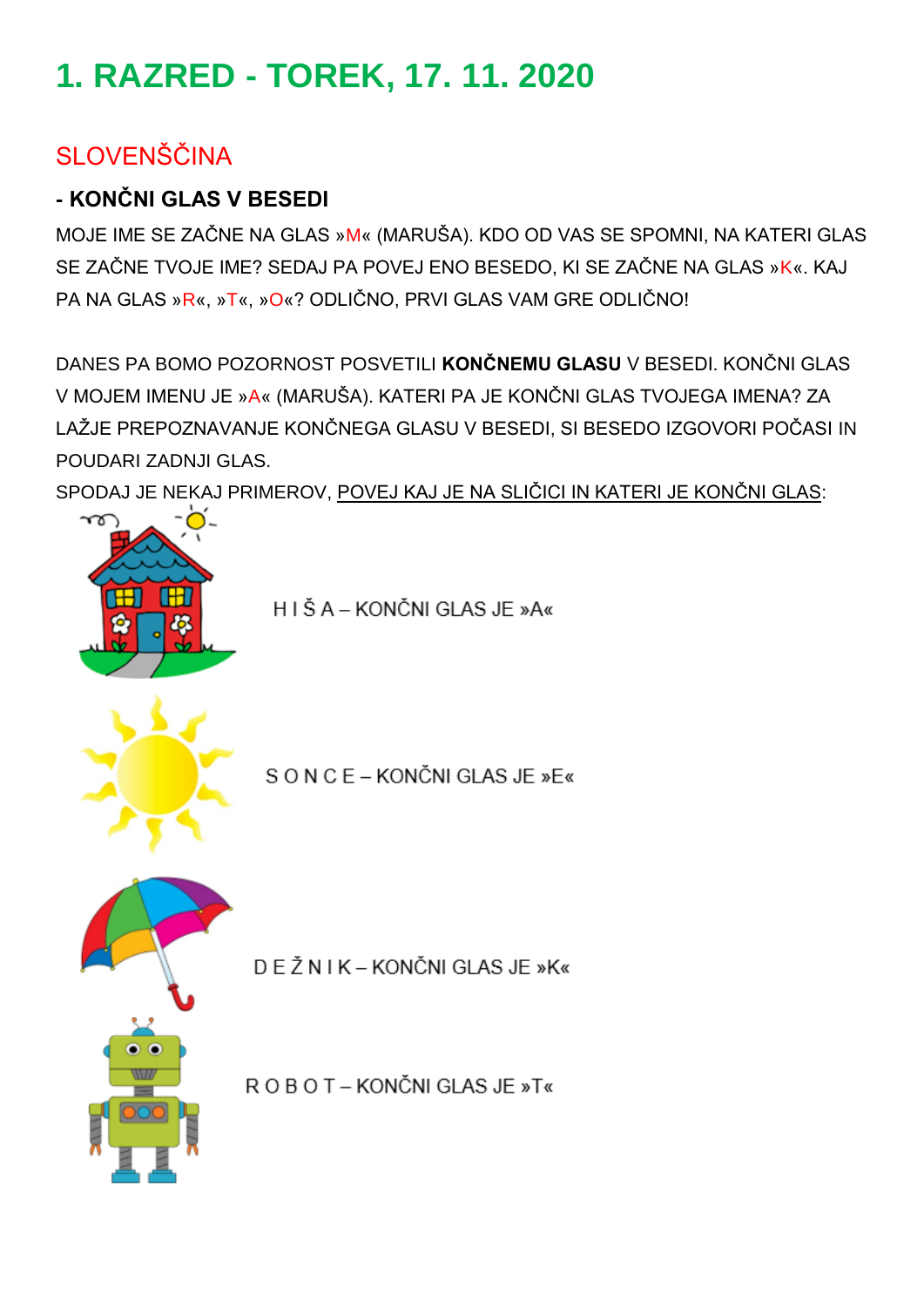SEDAJ PA POGLEJ OKOLI SEBE IN NAŠTEJ TRI PREDMETE, KI JIH VIDIŠ. TI USPE TUDI UGOTOVITI, KATERI KONČNI GLAS IMAJO? JAZ VIDIM NASLEDNJE PREDMETE:

- MIZA, IMA KONČNI GLAS »A«
- LUČ, IMA KONČNI GLAS »Č«
- OKNO, IMA KONČNI GLAS »O«

ZA KONEC PA ODPRI **ORANŽNI DELOVNI ZVEZEK** IN REŠI NALOGE NA STRANI **49** IN **50.** SE SPOMNIŠ KAJ POMENIJO PIKTOGRAMI PRI POSAMEZNI NALOGI? ZA LAŽJE RAZUMEVANJE GLASOV V BESEDI JE BOLJE, DA SI BESEDE IZGOVARJAŠ GLASNO, RAZLOČNO IN POČASI!



## MATEMATIKA

## **- ŠTEVILO 4**

NAZADNJE SMO SPOZNALI ŠTEVILO 3. KATERO ŠTEVILO JE POTEM NASLEDNJE? TOČNO, TO JE ŠTEVILO 4! IN DANES GA BOMO BOLJE SPOZNALI. NE SKRBI, ŠTEVILO ŠTIRI JE BOLJ PRIJAZNO IN MANJ NAGAJA PRI PISANJU KOT NAGAJIVA TROJKA  $\circledS$ . POGLEJ SPODNJE MNOŽICE IN POIMENUJ NJENE ČLANE:

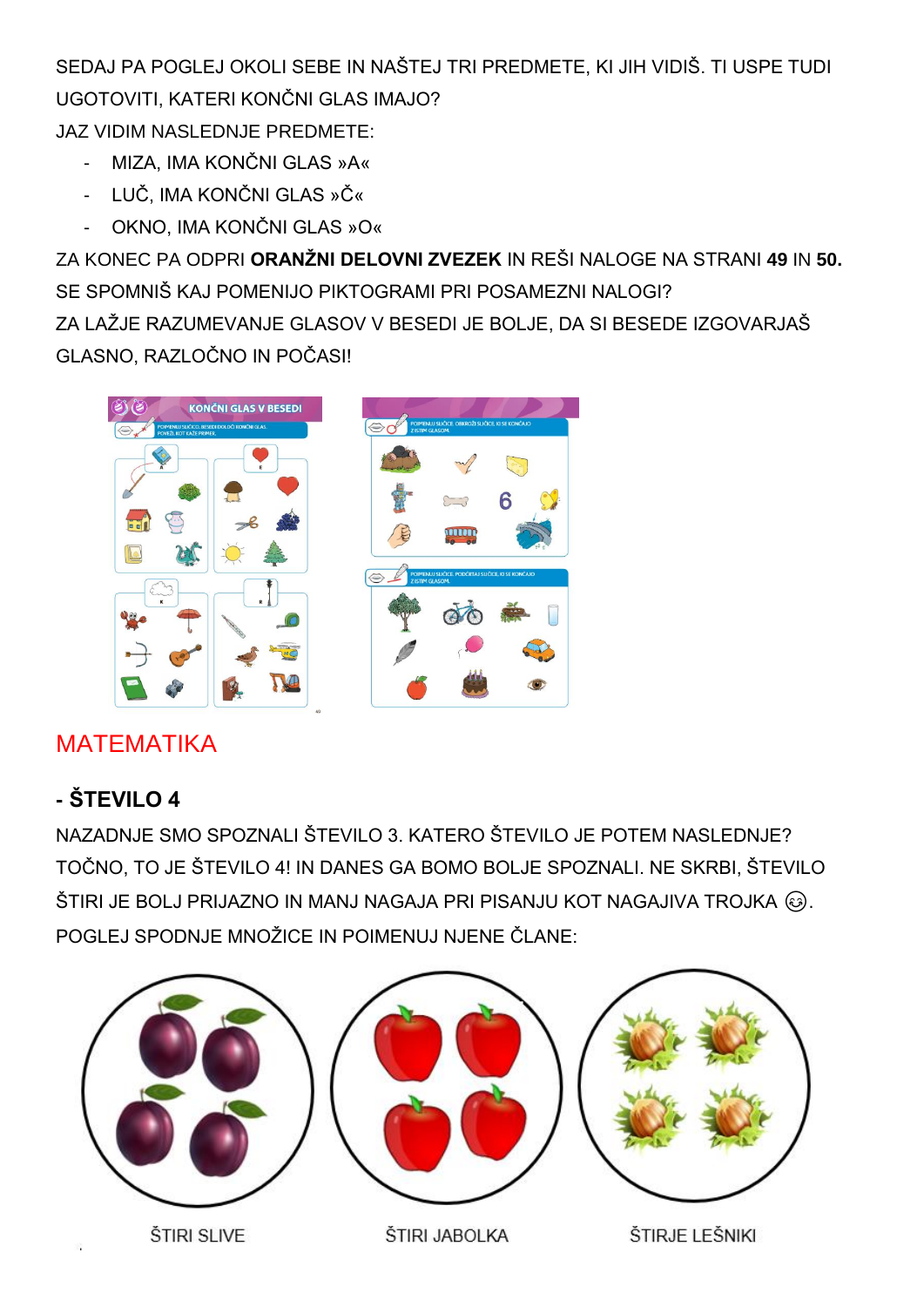SEDAJ PA ŠTEJ OD 1 DO 4. SUPER! KAJ PA NAZAJ OD 4 DO 1? ODLIČNO!

KLIKNI NA SPODNJO POVEZAVO IN SI OGLEJ, KAKO ŠTEVILO ŠTIRI ZAPIŠEMO. VMES SE BOŠ TUDI MALO RAZMIGAL:

<https://www.youtube.com/watch?v=Sz2JKaqpXKI>



SEDAJ SI UGOTOVIL, DA ŠTEVILO 4 NAPIŠEMO Z DVEMA POTEZAMA:

- PRVA POTEZA JE POŠEVNO TER VODORAVNO
- DRUGA POTEZA JE NAVPIČNO NAVZDOL

ZA ZAČETEK NAPIŠI ŠTEVILO ŠTIRI Z ROKO PO ZRAKU. PAZI NA PRAVILNO POTEZNOST ZAPISA ŠTEVILA 4. VAJO PONOVI 5 KRAT.

NATO NAPIŠI ŠTEVILO 4 S PRSTOM NA MIZO (5 KRAT).

POIŠČI BEL LIST TER VOŠČENKE (ČE JE NIMAŠ, LAHKO VZAMEŠ TUDI BARVICO) TER PIŠI ŠTEVILO 4 NA VELIKO, ČEZ CEL LIST. UPORABI VEČ BARV IN VEČKRAT PREVLECI ŠTEVILO 4!



ZAPIS STEVILKE 4 VADLY ZVEZKU

NATO ODPRI **MODER DELOVNI ZVEZEK** NA STRANI **51** TER SI OGLEJ KAJ VSE JE NA TEJ STRANI. USTNO ODGOVORI.



ZA KONEC PA ODPRI ŠE ZVEZEK OD MATEMATIKE (**TIGERČEK**) TER IZPOLNI STRAN TAKO, KOT JE RAZVIDNO IZ LEVE SLIKE. NAPISANE ŠTIRICE NAJ TI STARŠI Z RDEČO PREPIŠEJO V TVOJ ZVEZEK. SAJ VEŠ KAKŠNO IMAMO NAVADO KAJNE? NAJPREJ Z MAVRIČNIMI BARVICAMI PREVLECI VELIKO ŠTIRICO, NATO PA S SVINČNIKOM NADALJUJ NIZ ŠTEVIL 4. NAJPREJ ČEZ 2 VRSTICI, NATO PA ŠE ČEZ 1 VRSTI. NE POZABI, EN KVADRAT VMES JE PRAZEN!